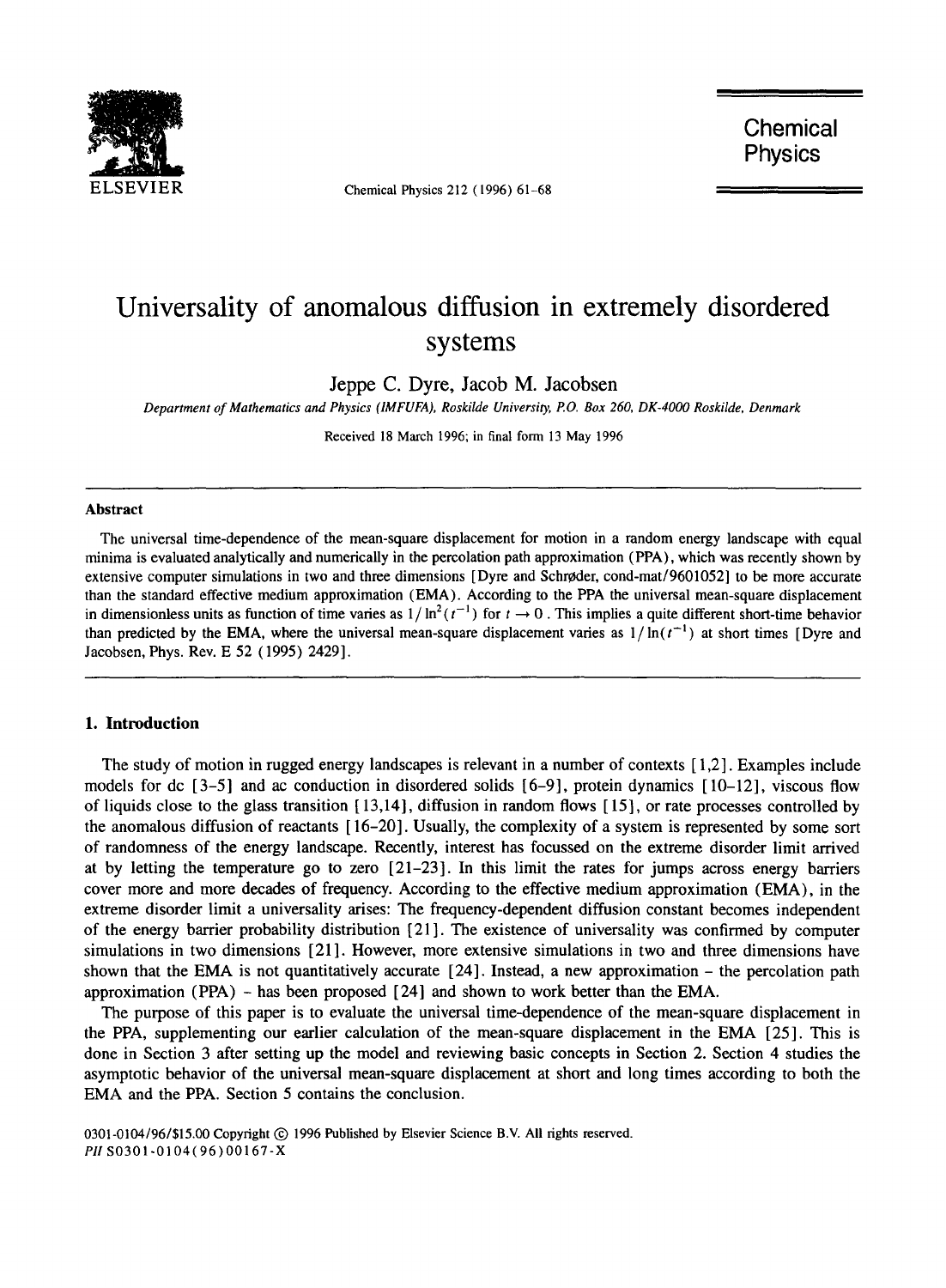# **2. Model and basic concepts**

In most cases it is realistic to model the motion of a "particle" (representing the state of the system) in a rugged energy landscape in  $d$  dimensions by a Langevin equation for motion in a potential that is random in some sense. Usually, one would assume that the potential is randomly Gaussian with some finite spatial correlation, for example with an exponentially decaying autocorrelation. In this case correlations beyond the correlation lenght may be ignored, leading to a hopping model with random jump rates as studied below.

At low temperatures the "particle" spends most time vibrating in potential energy minima. Occasionally, by thermal excitation the "particle" acquires enough energy to "jump" between two minima. Thus, the lowtemperature behavior may be described by a discrete so-called hopping model [6,26,27] characterized by an ordinary master equation for the probability to stay at some site. For simplicity it will be assumed that the sites lie on a d-dimensional cubic lattice, that all sites have the same energy (Model A of Ref. [22] ), and that the values of the barriers to be overcome in hopping from one site to a neighboring site are uncorrelated from link to link. Assuming rate theory, the jump frequency for jumps along a particular link,  $\Gamma$ , is given by  $\Gamma = \Gamma_0 \exp[-E/(k_B T)]$  where the activation energy E is chosen randomly according to some probability distribution,  $p(E)$ .

The quantity of interest is the mean-square displacement in an axis direction  $i$  as function of time,  $\langle \Delta X_i^2(t) \rangle$ . The frequency-dependent diffusion constant  $D(s)$  is defined [28] by [where a convergence factor  $\lim_{\epsilon \to 0} e^{-\epsilon t}$  ( $\epsilon > 0$ ) is implicitly understood in the integral]

$$
D(s) = \frac{s^2}{2} \int_0^\infty \langle \Delta X_i^2(t) \rangle e^{-st} dt. \tag{1}
$$

Here s denotes the "Laplace" (imaginary) frequency:  $s = i\omega$ . For ordinary diffusion, where  $\langle \Delta X_i^2(t) \rangle = 2Dt$ , Eq. (1) implies  $D(s) = D$ . In disordered systems the mean-square displacement at short times varies more rapidly than this. This implies [25] that *D(s),* if considered as function of *real s,* is an increasing function.

Throughout this paper dimensionless units are used: The units of length and time are chosen such that the DC limit of  $D(s)$  is 1 and the frequency marking the onset of frequency-dependence of  $D(s)$  is one. It is sometimes convenient to regard the "particle" as charged; if the unit of charge is suitably chosen the fluctuation-dissipation theorem implies  $\sigma(s) = D(s)$ , where  $\sigma(s)$  is the frequency-dependent conductivity.

#### **3. Universality in the extreme disorder limit**

 $\mathbf{r}$ 

The hopping model may be mapped to an electrical network consisting of resistors [equal to the inverse jump rate], identical capacitors, and a large number of voltage generators [21,29]. In the zero-frequency limit the network reduces to a simple resistance network. At low temperatures the DC current flows on the "percolation cluster" [30,31], the set of links with activation energy below  $E_c$ , where  $E_c$  in terms of the link percolation threshold  $p_c$  is defined by

$$
\int_{0}^{E_{c}} p(E) dE = p_{c}.
$$
\n(2)

The physical background for the universality of the frequency-dependent diffusion constant (or equivalently, of the time-dependent mean-square displacement) is the fact [21] that low-frequency AC diffusion is also dominated by percolation. More precisely: At any given temperature percolation effects dominate AC diffusion for a finite frequency-range around the frequency marking the onset of frequency-dependence of *D(s)* [equal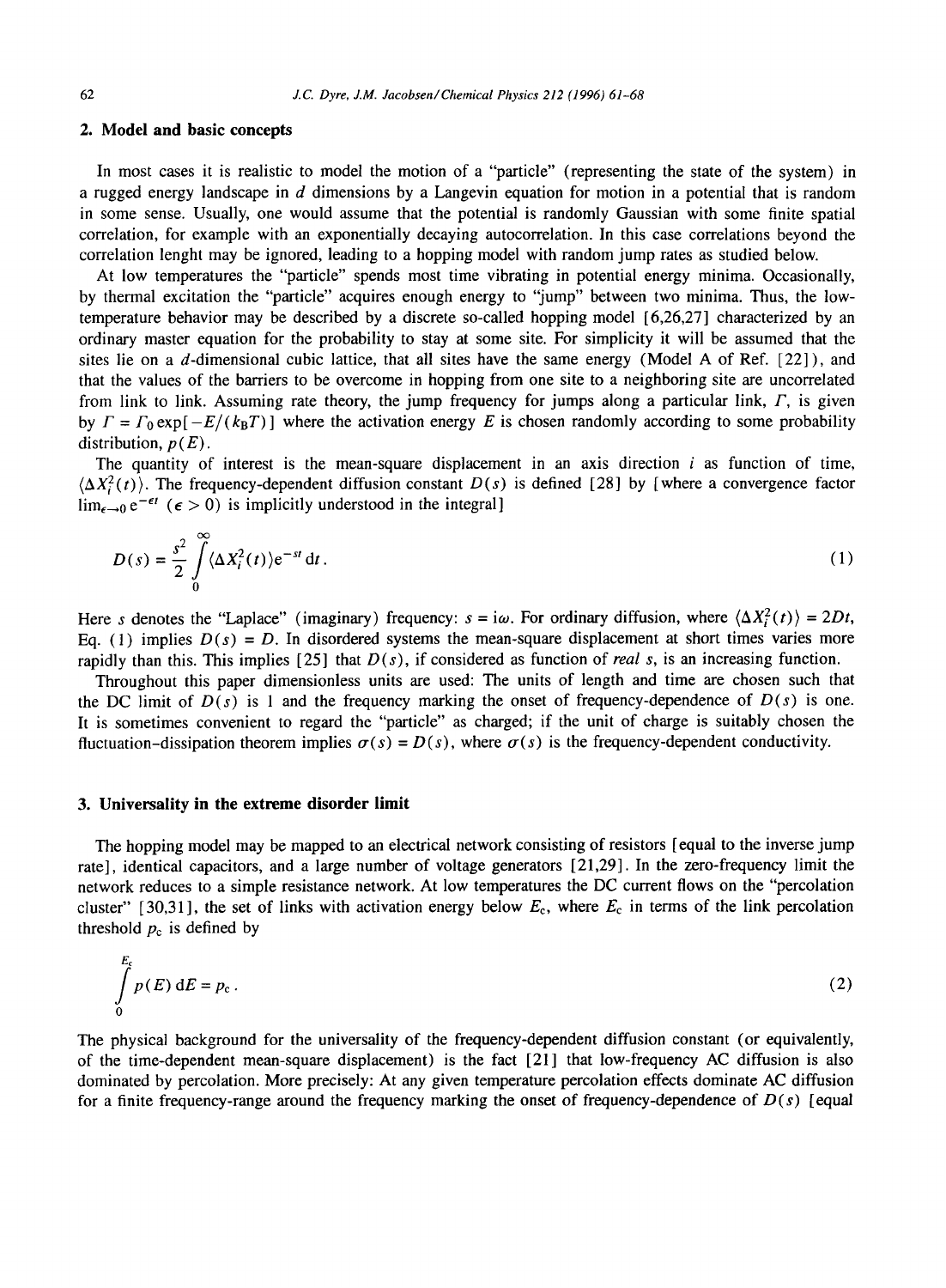to one in our unit system] ; however, this range of frequencies covers more and more decades as the temperature is lowered towards zero.

Because of the dominance of percolation at low temperatures, the details of  $p(E)$  are unimportant if  $p(E)$ is smooth at  $E_c$  and  $p(E_c) \neq 0$ , as is assumed throughout this paper. In these cases the EMA leads [21] to the following equation for the universal  $D = D(s)$ :

$$
D \ln D = s. \tag{3}
$$

This equation was first derived by Bryksin in 1980 [32] in a paper discussing the frequency-dependent conductivity in the dilute limit of the "r-hopping model" for tunneling between randomly placed sites in a d-dimensional solid. If one defines the two functions

$$
E(\theta) = \frac{\theta}{\sin \theta} e^{-\theta \cot \theta} \tag{4}
$$

and

$$
F(\theta) = \left(\cos\theta - \frac{\sin\theta}{\theta}\right)^2 + \sin^2\theta,
$$
\n(5)

the solution of Eq.  $(3)$  is  $[25]$ 

$$
D(s) = 1 + \frac{1}{\pi} \int_{0}^{\pi} F(\theta) \frac{sE(\theta)}{s + E(\theta)} d\theta.
$$
 (6)

The time-dependence of the mean square displacement is given [25] by

$$
\langle \Delta X_i^2(t) \rangle_{\text{EMA}} = 2t + \frac{2}{\pi} \int_0^{\pi} F(\theta) \left( 1 - e^{-tE(\theta)} \right) d\theta. \tag{7}
$$

At long times  $(t \gg 1)$  Eq. (7) implies ordinary diffusion,  $\langle \Delta X_i^2(t) \rangle = 2t$ . At short times  $(t \ll 1)$  Eq. (7) implies  $\langle \Delta X_i^2(t) \rangle \simeq 2/\ln(t^{-1})$  [25]. This result is derived in a more general setting in the next section.

The percolation path approximation (PPA) [24] is based on the following naive picture of "conduction" on the percolation cluster. Ignoring the fractal nature of the percolation cluster, the conducting paths are regarded as one-dimensional. In high dimensions this point of view leads to the correct percolation threshold. In two or three dimensions a large part of the percolation cluster does not contribute to low-frequency conduction. Only the "backbone" of the cluster is relevant here. In fact, on the backbone the so-called "red" bonds carry all current flowing through the cluster. The set of red bonds has a fractal dimension close to one (3/4 in two dimension and 1.2 in three dimensions) [15], thus justifying the use of the PPA also in two or three dimensions.

Since the criterion for a link of the lattice belonging to the percolation cluster is that the activation energy for the link jump rate is below  $E_c$ , we model a percolation path as a one-dimensional path with a randomly chosen activation energy below  $E<sub>c</sub>$ . Thus, according to the PPA diffusion in the extreme disorder limit is modelled as an effectively one-dimensional process that involves the same activation energy probability distribution as that of the d-dimensional lattice,  $p(E)$ , but with a sharp cut-off at  $E = E_c$ . Unfortunately, even this simple one-dimensional model cannot be solved analytically. The solution of the one-dimensional model *in the EMA*  [24] is

$$
\sqrt{D} \ln \left[ 1 + \sqrt{sD} \right] = \sqrt{s} \,. \tag{8}
$$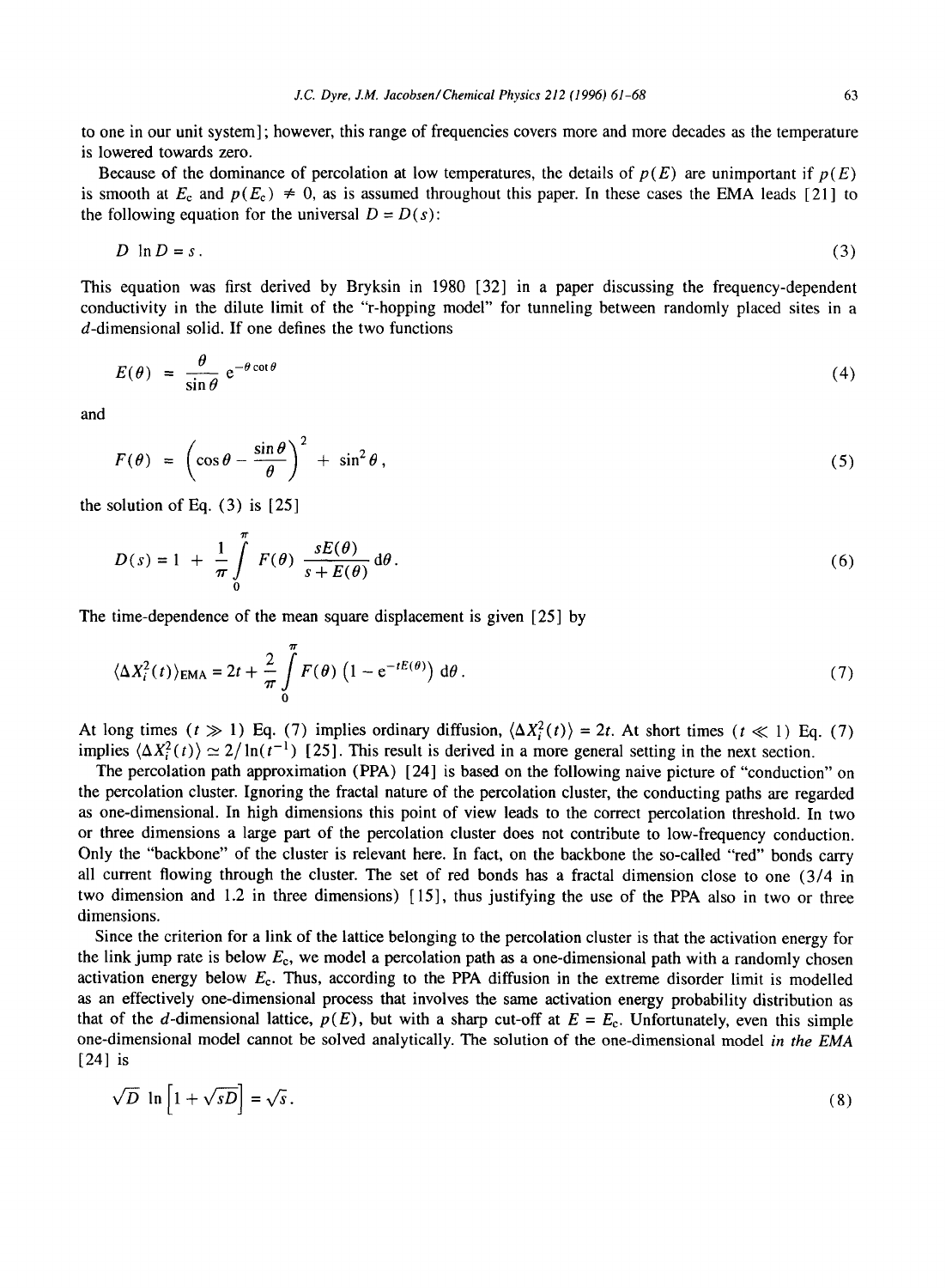

Fig. 1. Log-log plot of the universal mean-square displacement in dimensionless units according to the effective medium approximation (EMA) and the percolation path approximation (PPA). The full curves give the exact mean-square displacement as function of time lEqs. (7) and (12)], the dashed lines give the rough analytical approximations [Eqs. (31) and (32)], and the dots give the approximation  $\langle \Delta X_i^2(t) \rangle \cong 2tD(t^{-1})$ , where  $D(s)$  is the frequency-dependent diffusion constant defined in Eq. (1).

Since the motivation for constructing the PPA is the fact that the EMA is inaccurate, it may seem strange to use the EMA for approximately solving the one-dimensional model behind the PPA. However, in Ref. [24] it was shown by computer simulations that Eq. (8) works very well for systems with a sharp activation energy cut-off in one dimension. Note that we here have an unusual example of a mean-field theory (EMA) that works better in one dimension than in two or three dimensions.

To calculate the mean-square displacement in the PPA, Laplace inversion of Eq. ( 1 ) is undertaken:

$$
\langle \Delta X_i^2(t) \rangle = \frac{1}{2\pi i} \oint \frac{2 D(s)}{s^2} e^{st} ds. \tag{9}
$$

Here, as usual for Laplace inversions, it is understood that the integration contour goes from  $-i\infty$  to  $i\infty$  to the right of all poles of the integrand. Introducing the variable  $z = 1 + \sqrt{sD}$ , Eq. (8) implies

$$
(z-1)\ln z = s\,,\tag{10}
$$

and Eq. (9) becomes

$$
\langle \Delta X_i^2(t) \rangle_{\text{PPA}} = \frac{1}{2\pi i} \oint \frac{2 (z(s) - 1)^2}{s^3} e^{st} ds. \tag{11}
$$

Since  $ds = \frac{(z - 1)}{z + \ln z} dz$  we may now eliminate the transcendental equation Eq. (10) and transfer Eq. (11) into an ordinary complex contour integral:

$$
\langle \Delta X_i^2(t) \rangle_{\text{PPA}} = \frac{1}{2\pi i} \oint 2 \left( \frac{1}{(z-1) \ln^2 z} + \frac{1}{z \ln^3 z} \right) e^{[(z-1)\ln z]t} dz.
$$
 (12)

In the numerical evaluation of Eq. (12) we have used the integration contour given by the straight line in the complex plane through the number  $a = \alpha + \beta/t$  parallel to the imaginary axis with  $\alpha = 1.01$  and  $\beta = 0.05$ , associated with cut-offs at  $a \pm ib$  for  $b = 10 + 10/t$ .

Fig. 1 shows the mean-square displacement (full curves) according to the EMA (Eq. (7)) and to the PPA (Eq. (12)). Clearly, at short times the two approximations give quite different results. This is verified analytically in the following section.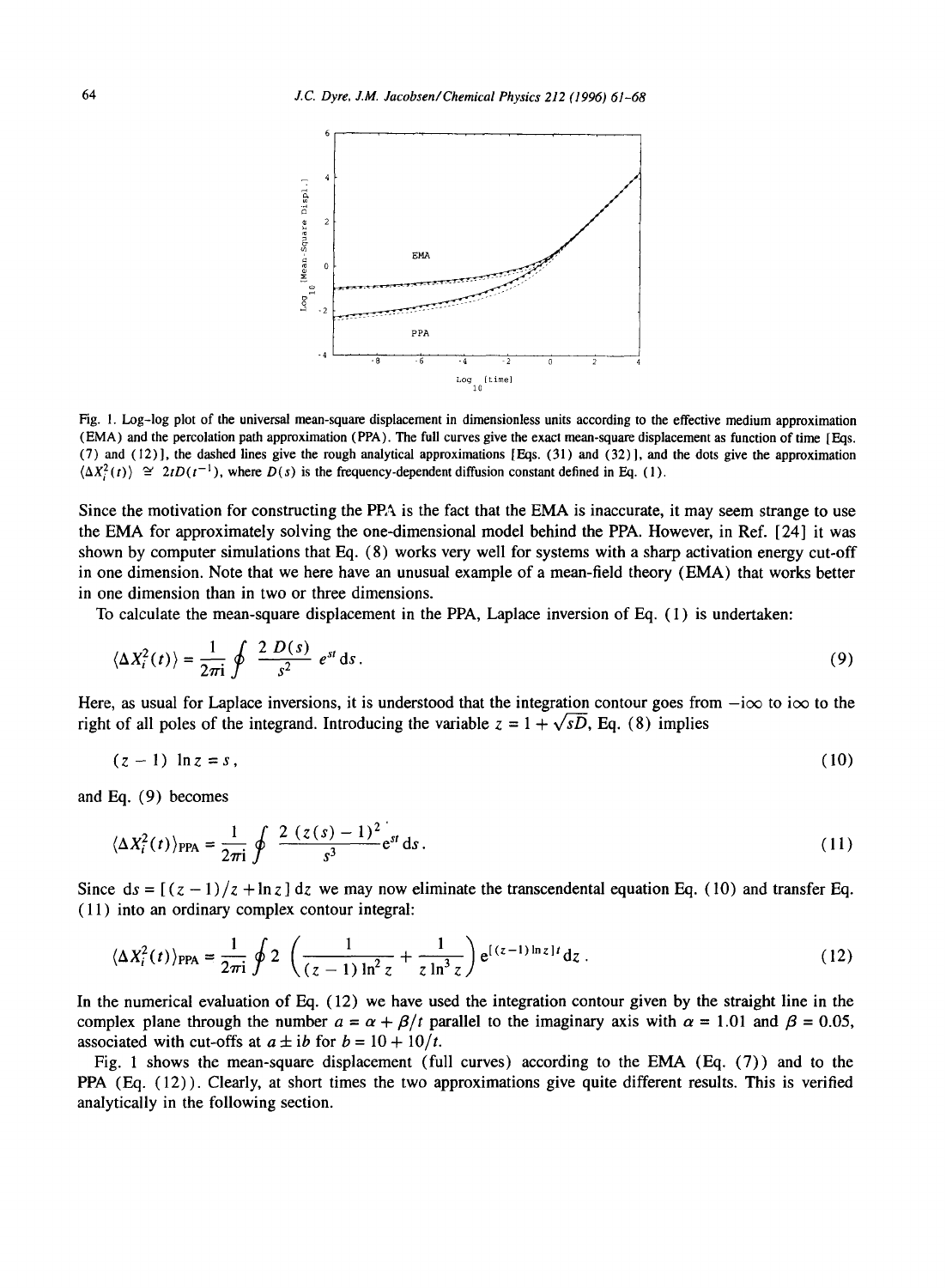# **4. Asymptotic behavior of mean-square displacement**

The mean-square displacement at short times is dominated by the contributions from  $D(s)$  at large s. Eq. (3) implies that  $\ln D/\ln s \to 1$  as  $s \to \infty$  and therefore we have the following expression for the asymptotic behavior of  $D(s)$  in the EMA,

$$
EMA: D(s) \sim \frac{s}{\ln s} (s \to \infty).
$$
 (13)

Eq. (8) also implies  $\ln D / \ln s \rightarrow 1$  as  $s \rightarrow \infty$  and just as above

PPA: 
$$
D(s) \sim \frac{s}{\ln^2 s}
$$
  $(s \to \infty)$ . (14)

Granted that the mean-square displacement in the EMA and PPA is positive and monotone the Tauberian theorem of Ref. [33] applies: If the Laplace transform  $\tilde{u}(s) = 2D(s)/s^2$  of a positive monotone function  $u(t) = \langle \Delta X_i^2(t) \rangle$  for some  $\rho > 0$  and all  $\lambda > 0$  satisfies

$$
\frac{D(s\lambda)}{\lambda^2 D(s)} = \frac{\tilde{u}(s\lambda)}{\tilde{u}(s)} \rightarrow \frac{1}{\lambda^{\rho}} \quad \text{for } s \to \infty \text{ (resp. 0)}
$$
 (15)

then

 $\mathbf{r}$ 

$$
\frac{\langle \Delta X_i^2(t) \rangle}{2tD(t^{-1})} = \frac{u(t)t}{\tilde{u}(t^{-1})} \to \frac{1}{\Gamma(\rho)} \quad \text{for } t \to 0 \text{ (resp. } \infty \text{)}.
$$
 (16)

If Eq. (15) holds for all nonnegative complex  $\lambda$  (as in our case) one may argue heuristically for Eq. (16) via the inversion formula: By the change of variable  $z = st$  Eq. (9) implies

$$
\frac{\langle \Delta X_i^2(t) \rangle}{2tD(t^{-1})} = \frac{1}{2\pi i} \oint \frac{D(t^{-1}z)}{z^2D(t^{-1})} e^z dz , \qquad (17)
$$

and from Eq. (15) for complex  $\lambda = z$  then follows

$$
\frac{\langle \Delta X_i^2(t) \rangle}{2tD(t^{-1})} \to \frac{1}{2\pi i} \oint \frac{e^z}{z^{\rho}} dz = \frac{1}{\Gamma(\rho)} \quad \text{for} \quad t \to 0 \text{ (resp. } \infty \text{)}.
$$
 (18)

Since both Eq. (13) and Eq. (14) entails Eq. (15) with  $\rho = 1$  for  $s \to \infty$ , it follows by Eq. (16) that the short-time asymptotic behavior of the mean-square displacement is given by

$$
EMA: \quad \langle \Delta X_i^2(t) \rangle_{\text{EMA}} \sim 2t D(t^{-1}) \sim \frac{2}{\ln(t^{-1})} \quad (t \to 0), \tag{19}
$$

PPA: 
$$
\langle \Delta X_i^2(t) \rangle_{\text{PPA}} \sim 2t D(t^{-1}) \sim \frac{2}{\ln^2(t^{-1})} \quad (t \to 0).
$$
 (20)

The expression  $2tD(t^{-1})$  also gives the leading term in the long-time behavior of the mean-square displacement: Since  $D(s) \rightarrow 1$  for  $s \rightarrow 0$  (by definition of the unit system), Eq. (15) holds with  $\rho = 2$  for  $s \rightarrow 0$ , so that by Eq. (16)

$$
\langle \Delta X_i^2(t) \rangle \sim 2t D(t^{-1}) \sim 2t \quad (t \to \infty).
$$
 (21)

In fact, as is clear from Fig. 1, the expression  $2tD(t^{-1})$  (dotted curves) approximates the mean-square displacement well over the entire time scale: For the EMA the deviation is less than 7.5% and for the PPA it is less than 9%.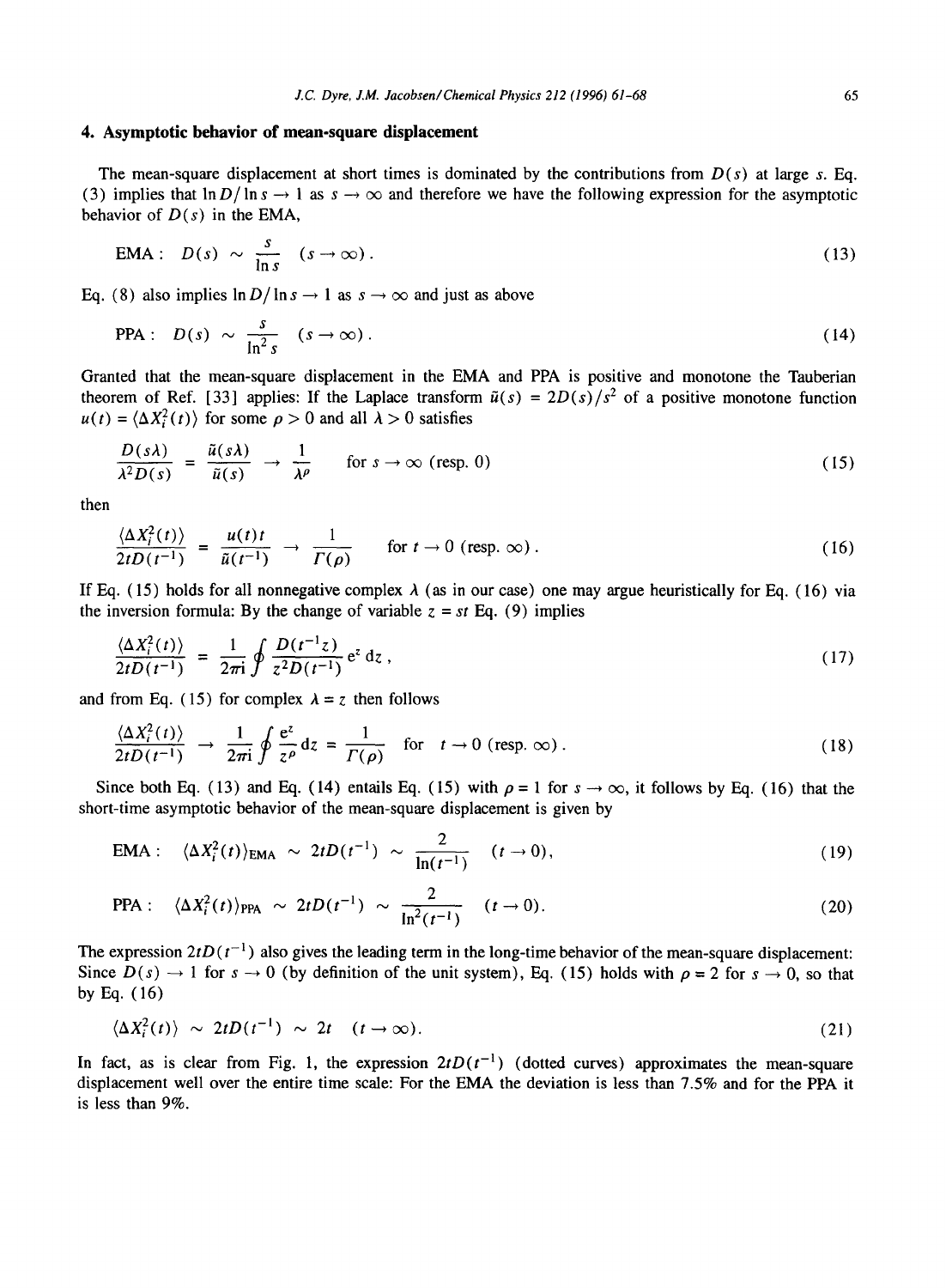As expected, at long times the mean-square displacement varies dominantly as  $2t$ . More precisely, in the EMA Eq. (7) implies [25]

$$
\langle \Delta X_i^2(t) \rangle_{\text{EMA}} = 2t + 2 \quad (t \to \infty) \,. \tag{22}
$$

A closer investigation of the PPA, to be detailed below, reveals that

$$
\langle \Delta X_i^2(t) \rangle_{\text{PPA}} = 2t + \frac{2}{\sqrt{\pi}} \sqrt{t} + \frac{1}{12} \quad (t \to \infty) \,. \tag{23}
$$

This will be used in an analytical approximation presented in the conclusion. To arrive at Eq. (23) we expand *D(s)* into a power series in  $\sqrt{s}$  at  $s = 0$  as follows. Let  $w = \sqrt{sD}$ . Then  $D(s) = w^2(s)/s$ , where w is defined as an analytic function of s off the negative real axis by

$$
s = w \ln(1 + w) \tag{24}
$$

Here w takes values in the complex plane to the right of the curve defined by  $w \ln(1 + w)$  being real and non-positive. The right hand side of Eq. (24) may be expanded

$$
s = w^2 - \frac{w^3}{2} + \frac{w^4}{3} - \frac{w^5}{4} + \cdots,
$$
 (25)

from which it follows that

$$
\sqrt{s} = w - \frac{w^2}{4} + \frac{13w^3}{96} - \frac{35w^4}{384} + \cdots
$$
 (26)

The above series may be inverted,

$$
w = s^{1/2} + \frac{s}{4} - \frac{s^{3/2}}{96} + 0 \cdot s^2 + \cdots,
$$
 (27)

thus giving

$$
D(s) = \frac{w^2}{s} = 1 + \frac{s^{1/2}}{2} + \frac{s}{24} - \frac{s^{3/2}}{192} + \cdots
$$
 (28)

Inserting this expansion of  $D(s)$  into Eq. (9), and using the well-known formula (used also above in Eq. (18))

$$
\frac{1}{2\pi i}\oint s^{-n}e^{st}ds = \frac{t^{n-1}}{\Gamma(n)},\qquad(29)
$$

which for  $t > 0$  holds for all real n when the integration contour encircles the negative real axis, we obtain the following asymptotic expansion valid for  $t \to \infty$ :

$$
\langle \Delta X_i^2(t) \rangle_{\text{PPA}} = \frac{1}{2\pi i} \oint \left( 2s^{-2} + s^{-3/2} + \frac{s^{-1}}{12} - \frac{s^{-1/2}}{96} + \cdots \right) e^{st} ds
$$
  
=  $2t + \frac{2}{\sqrt{\pi}} t^{1/2} + \frac{1}{12} - \frac{1}{96\sqrt{\pi}} t^{-1/2} + \cdots$  (30)

Truncating this series after the third term we obtain the approximation in Eq. (23), with an error given dominantly by the fourth term as  $t \to \infty$ .

The approximation in Eq. (23) is accurate within 0.2% for  $t \ge 1$  and within 2.5% for  $t \ge 0.1$ .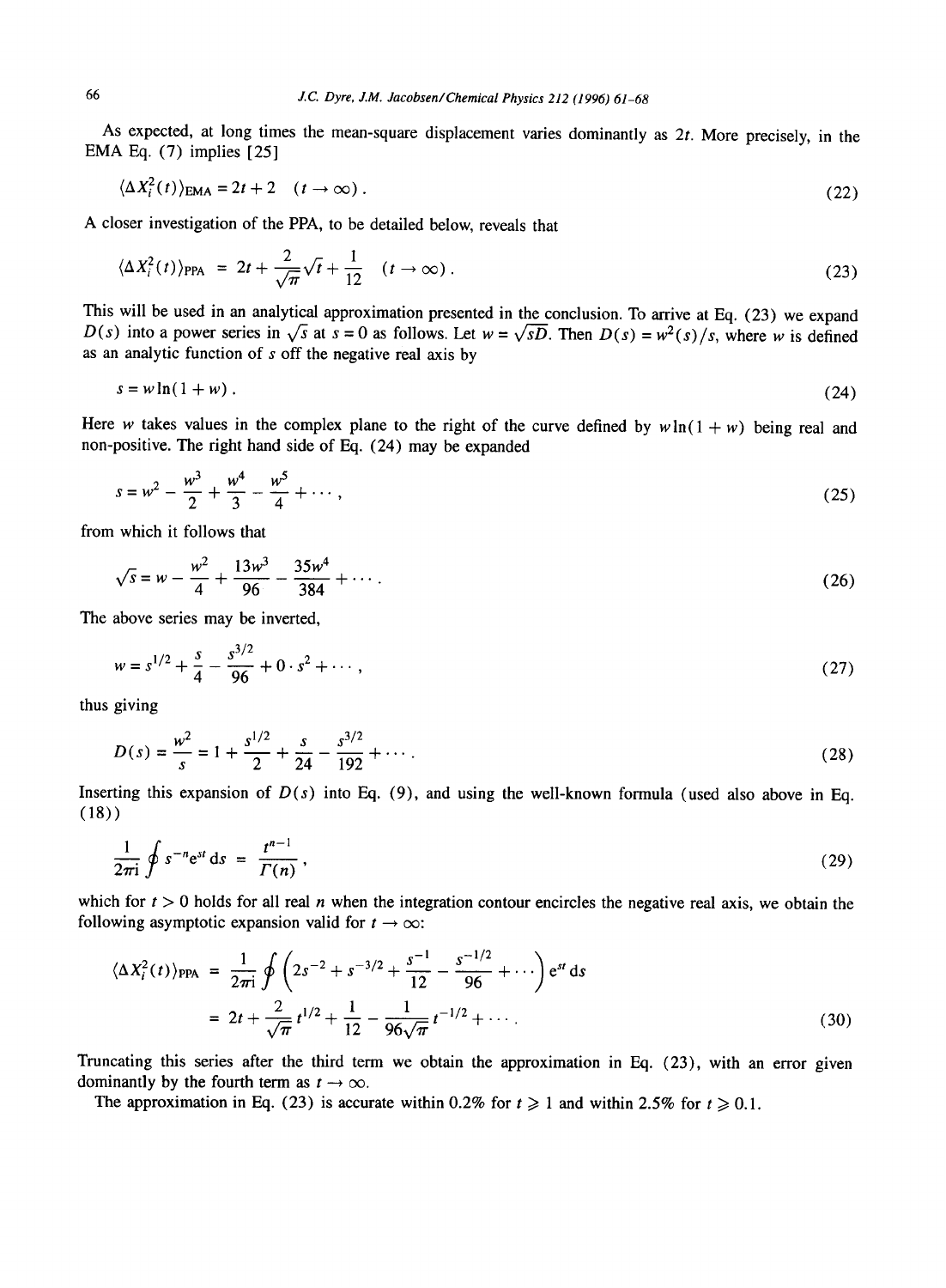# **5. Conclusion**

We have calculated the universal mean-square displacement within the PPA for an extremely disordered system with equal energy minima. Asymptotically, at short times the universal mean-square displacement according to the EMA varies as  $1/\ln(t^{-1})$ , while in the PPA it varies as  $1/\ln^2(t^{-1})$ . From the asymptotic behaviors it is possible to construct rough analytical expressions, that at long times give a mean-square displacement equal to 2t. For the EMA a rough analytical approximation is given  $[25]$  by

$$
\langle \Delta X_i^2(t) \rangle_{\text{EMA}} \cong \frac{2}{\ln(1+t^{-1})} \,. \tag{31}
$$

This expression is valid within 33% for all  $t$ . For the PPA the following expression is easily shown to have the correct short and long time behaviors to leading order:

$$
\langle \Delta X_i^2(t) \rangle_{\text{PPA}} \cong \frac{2}{\ln^2(1+t^{-1})} - 2t^2. \tag{32}
$$

This expression is valid within  $51\%$  for all t. The two approximate expressions are shown by dashed curves in Fig. 1. A more accurate analytical approximation to the EMA universal mean-square displacement is given in Ref. [25]; for the PPA the following approximation is accurate within 3.5%

$$
\langle \Delta X_i^2(t) \rangle_{\text{PPA}} \cong \begin{cases} \frac{2}{\ln^2[1+t^{-1}/\ln(e+t^{-1})]} - 2t^2 - \frac{4}{e}t, & \text{for } t \le 0.1, \\ 2t + \frac{2}{\sqrt{\pi}} t^{1/2} + \frac{1}{12}, & \text{for } t \ge 0.1. \end{cases}
$$
(33)

The model studied in the present paper is somewhat artificial in the sense that all minima are assumed to be equal. Future work should look into the possible existence of universality for the more general class of models dealing with hopping between energetically inequivalent sites (Model B of Ref. [22] ). We conjecture that, if there is a lowest allowed energy, these models exhibit the same sort of universality as found in the above studied "symmetric" hopping model in the low-temperature [extreme disorder] limit: At sufficiently low temperatures only the very lowest energies close to the ground state energy are populated and diffusion may effectively be regarded as a symmetric hopping between these very low-energy sites.

#### **Acknowledgements**

This work was supported by the Danish Natural Science Research Council.

# **References**

- 11] EG. Wolynes, Accounts Chem. Res. 25 (1992) 513.
- [2] S.A. Kauffman, The origins of order (Oxford Univ. Press, Oxford, 1993).
- [3] H. Bässler, Phys. Stat. Sol. (b) 107 (1981) 9.
- [4] N.I. Chekunaev, Yu. A. Berlin and V. N. Fleurov, J. Phys. C 15 (1983) 1219.
- [5] Yu.N. Garshtein and E.M. Conwell, Chem. Phys. 245 (1995) 351.
- [6] J.W. Haus and K.W. Kehr, Phys. Rept. 150 (1987) 263.
- [7] J.C. Dyre, J. Appl. Phys. 64 (1988) 2456.
- [8] P. Maass, J. Petersen, A. Bunde, W. Dieterich and H.E. Roman, Phys. Rev. Letters 66 (1991) 52.
- [9] A.K. Jonscher, Universal relaxation law (Chelsea Dielectric Press, London, 1996).
- [10] H. Frauenfelder, S.G. Sligar and P.G. Wolynes, Science 254 (1991) 1598.